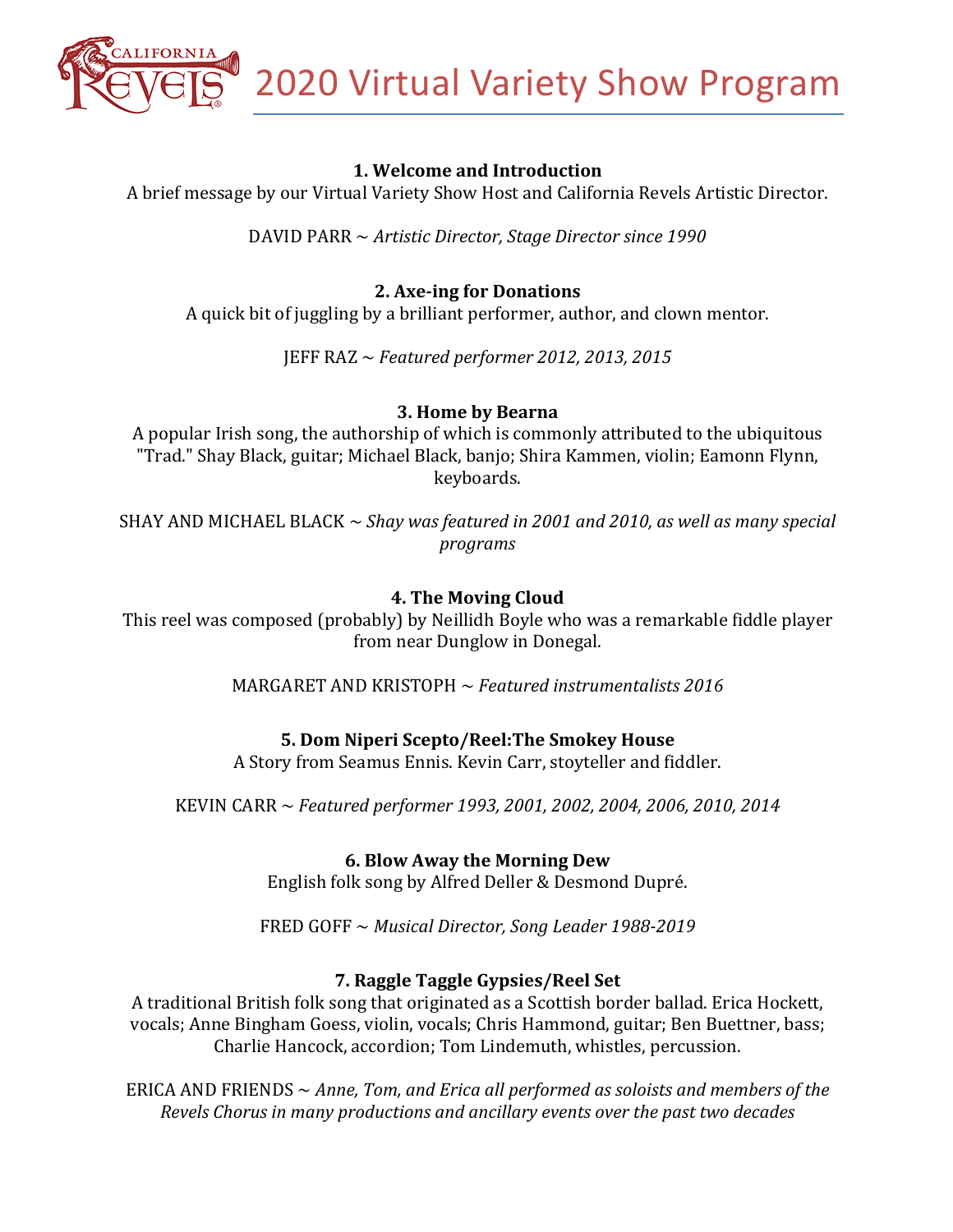## **8. Jabberwocky, Father William, and The Crocodile**

Poems by Lewis Carroll from the *Alice in Wonderland* stories.

ROBERT SICULAR ~ *Featured performer 2009, 2011, 2013, 2015, 2016, 2018* 

### **9. It Don't Worry Me**

A folk rag by Keith Carradine.

DAVID PARR ~ *Featured performer* 2005, 2006, 2008, 2019

#### **10. La Franchoise Nouvelle**

An anonymous 15th C. basse danse. Shira Kammen, vielle; Rotem Gilbert, renaissance bagpipes; Saskia Coolen, recorder.

SHIRA KAMMEN AND VOICES OF MUSIC  $\sim$  Shira is currently Music Director; Performed as *featured instrumentalist and arranger 1989-present*

#### **11. The Audition**

An improvised routine by a master clown and actor.

TRISTAN CUNNINGHAM ~ *Featured performer* 2012, 2014, 2015

#### **12. Kisses Sweeter Than Wine**

Adapted in 1950 by The Weavers from Lead Belly's If It Wasn't for Dicky (1937), which in turn was adapted from the traditional Irish folk tune Drimindown/Drumion Dubh. Rick is also a member of Folk Legacy Trio.

RICK DOUGHERTY ~ Featured in Music Hall fundraiser 2019

#### **13. Before the Dawn**

Original composition by Anne Bingham Goess.

ANNE BINGHAM GOESS ~ Associate Music Director since 2016; Chorus and featured *instrumentalist for the past decade* 

#### **14. What I Want Is a Proper Cup of Coffee**

An English tongue-twister, set to music composed by R.P. Weston & Bert Lee - 1926.

SCRUMBLY KOLDEWYN ~ *Featured instrumentalist Music Hall fundraiser 2019* 

#### **15. New Found Out set**

Includes New Found Out, Tommy Peoples, (Trad.) and Firebird, by Thomas Callister. Simon Lace, banjo; Cullen Luper, guitar; Zane Luper, violin.

BROTHERS LUPER WITH SIMON LACE ~ *Featured instrumentalists 2017, Music Hall fundraiser 2019*